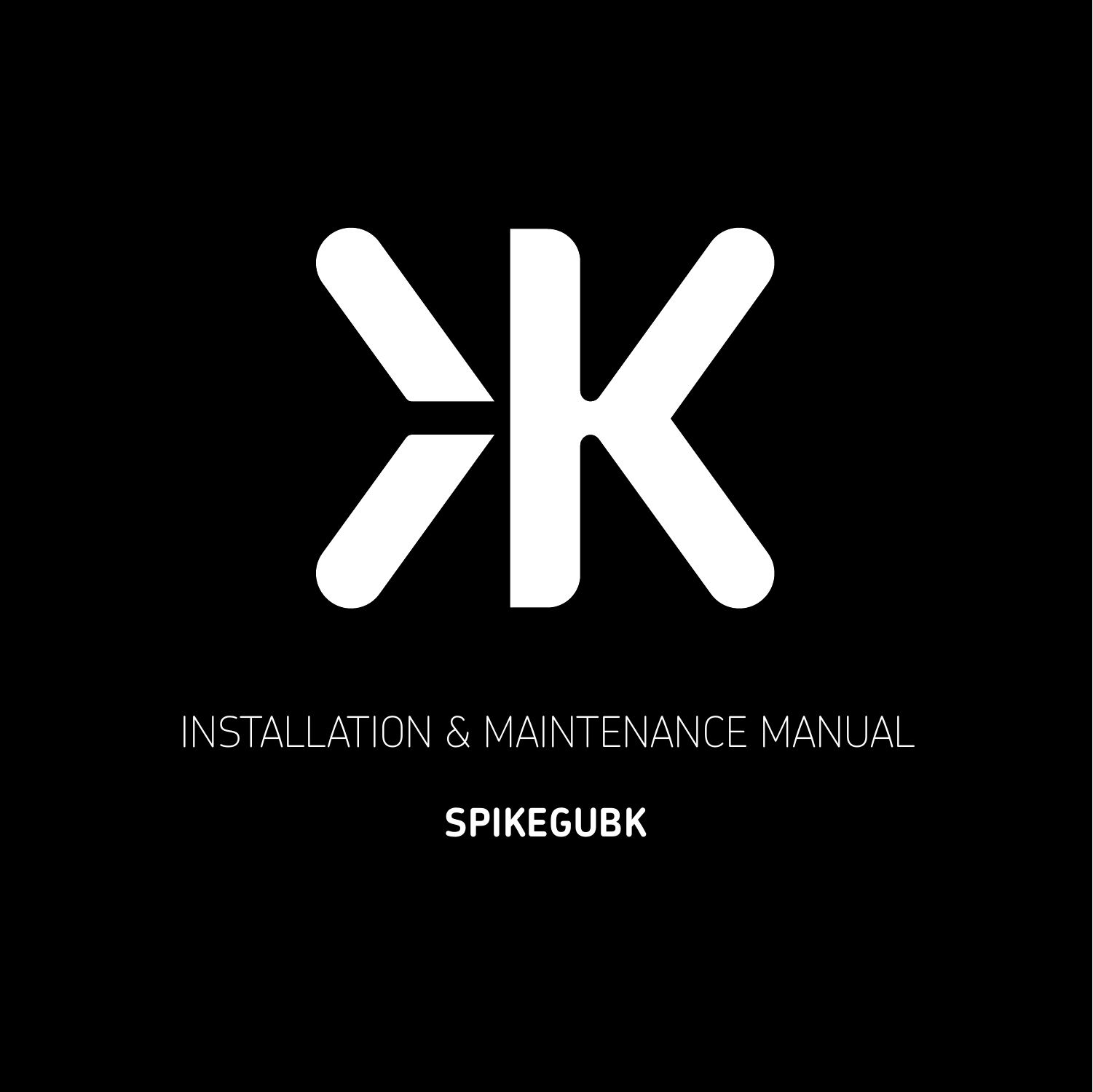## **GENERAL INSTRUCTIONS**

**These instructions should be read carefully and retained after installation by the end user for future reference and maintenance.**

**These instructions should be used to aid installation of the following product: SPIKEGUBK**

#### **SAFETY**

- This product must be installed in accordance with the latest edition of the IEE Wiring Regulations (BS7671) and current Building Regulations. If in any doubt, consult a qualified electrician
- Please isolate mains prior to installation or maintenance
- Check the total load on the circuit (including when this luminaire is fitted) does not exceed the rating of the circuit cable, fuse or circuit breaker
- Please note the IP (Ingress Protection) rating of this luminaire when deciding the location for installation
- This product is Class I and must be earthed
- This product is IP65 rated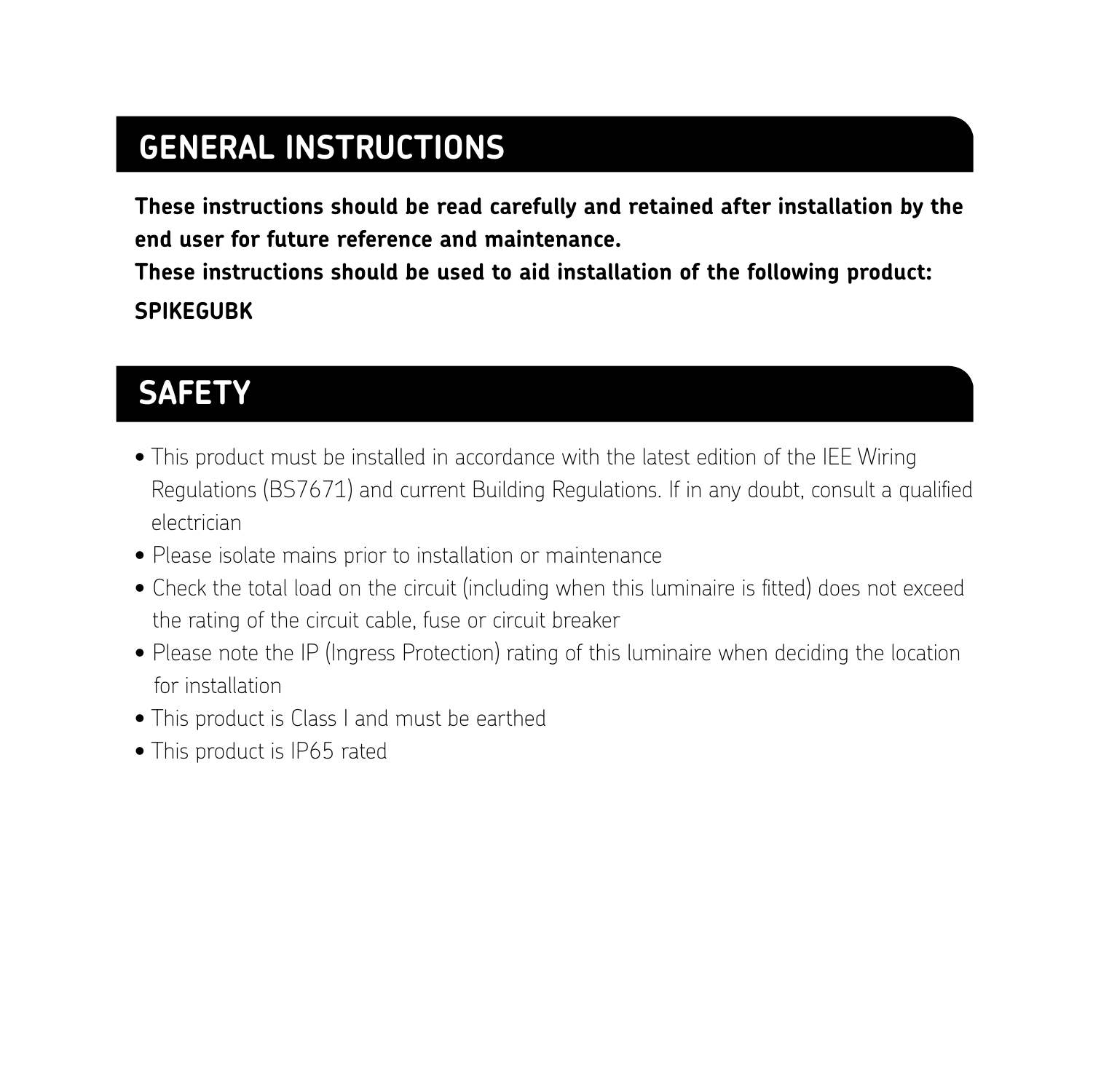#### **INSTALLATION** cabling methods). Suitable IP rated junction boxes should be used where required

- $\bullet$  Provide power to the required point of installation (refer to BS7671 for correct cabling  $\bullet$ methods). Suitable IP rated junction boxes should be used where required
- rections). Suitable in Tated Junction boxes should be used where required<br>• The power source connections should be local and accessible via a suitable IP rated enclosure lumination. Check that the ground is not liable to flooding and the spike does not infringe with the spike does not infringe with the spike does not infringe with the spike does not infringe with the spike does not infring
	- Choose a position for the luminaire ensuring that the ground is suitable to firmly hold the spike and luminaire in position. Check that the ground is not liable to flooding and the spike does not infringe with any underground pipes or cables (see Fig. 1)



**Fig.1**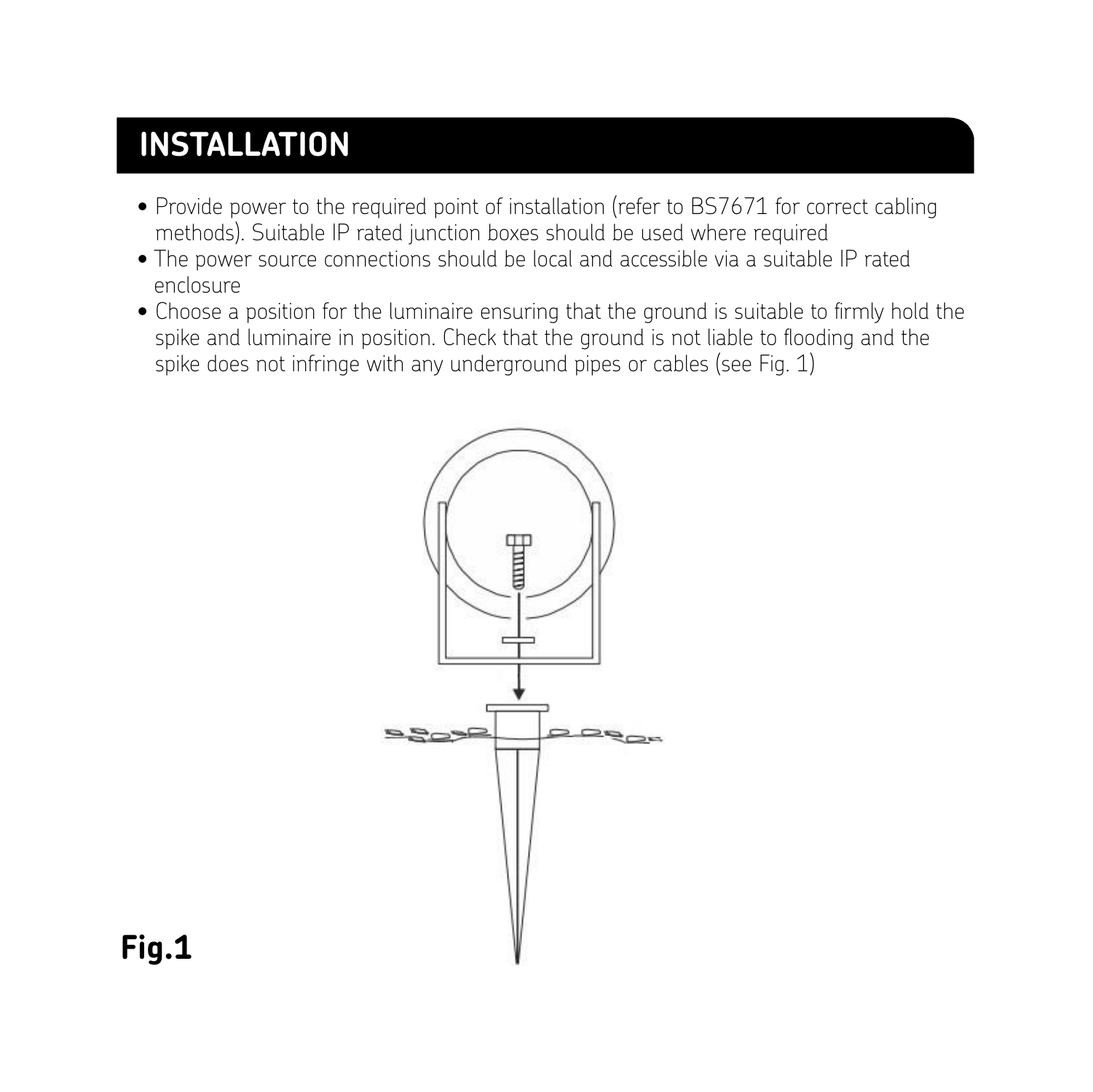- The body of the product should not rest directly on the ground
- The pre-installed cable supplied is for above-ground use only. Cables that are to be routed within walls or below ground must be protected by means of suitable conduit or trunking, (see Fig. 2)



#### **Fig.2**

For wall mounting, using the bracket as a template, mark the location for, and drill the fixing holes ensuring not to infringe with any gas / water pipes or electrical cables (see Fig. 3) ensuring not to infringe with any gas / water pipes or electrical cables (see Fig. 3)



- Connect the luminaire to the mains supply ensuring correct polarity is observed: Live (Brown), Earth (Green/ Yellow), Neutral (Blue)
- Unscrew the bezel by turning anti-clockwise
- Insert a suitable GU10 lamp (max. 35W) into the lamp holder. Align the pins and turn 45° clockwise to secure the lamp (a suction cup is provided to aid insertion / removal of the lamp where required)
- Replace the bezel ensuring the gasket is not damaged. and tightened to form a weatherproof seal
- Switch on and check for correct operation

#### **Fig.3**  $\mathbf{g}.\mathbf{s}$  is observed: Live (Brown), that correct polarity is observed: Live (Brown),  $\mathbf{g}.\mathbf{s}$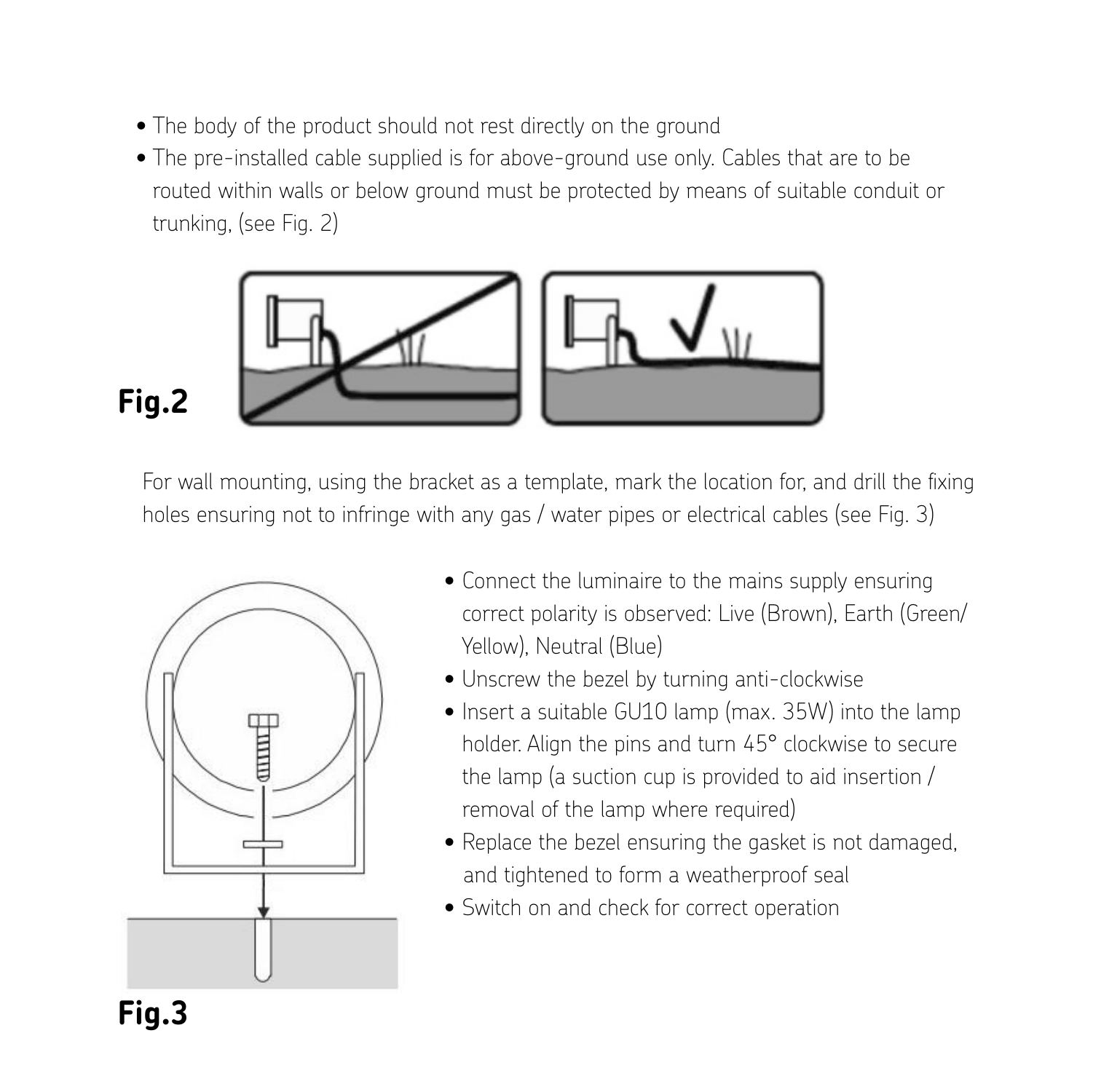#### **WARNING**

This product is not suitable for installation in or near a coastal or marine environment.

### **GENERAL**

This product should be recycled in the correct manner when it reaches the end of its life. Check local authorities for where facilities exist.

Clean with a soft dry cloth only, do not use aggressive cleaning products or solvents which may damage the product.

Do not use any source of high-pressure washers to maintain or clean this luminaire. This product is dimmable dependent on lamp type.

#### **WARRANTY**

This product has a warranty of 2 years from the date of purchase. Failure to install this product in accordance with the current edition of the IEE Wiring Regulations (BS7671), improper use, or removal of the batch code will invalidate the warranty. If this product should fail within its warranty period, it should be returned to the place of purchase for a free of charge replacement. ML Accessories does not accept responsibility for any installation costs associated with the replacement product. Your statutory rights are not affected. ML Accessories reserve the right to alter product specification without prior notice.